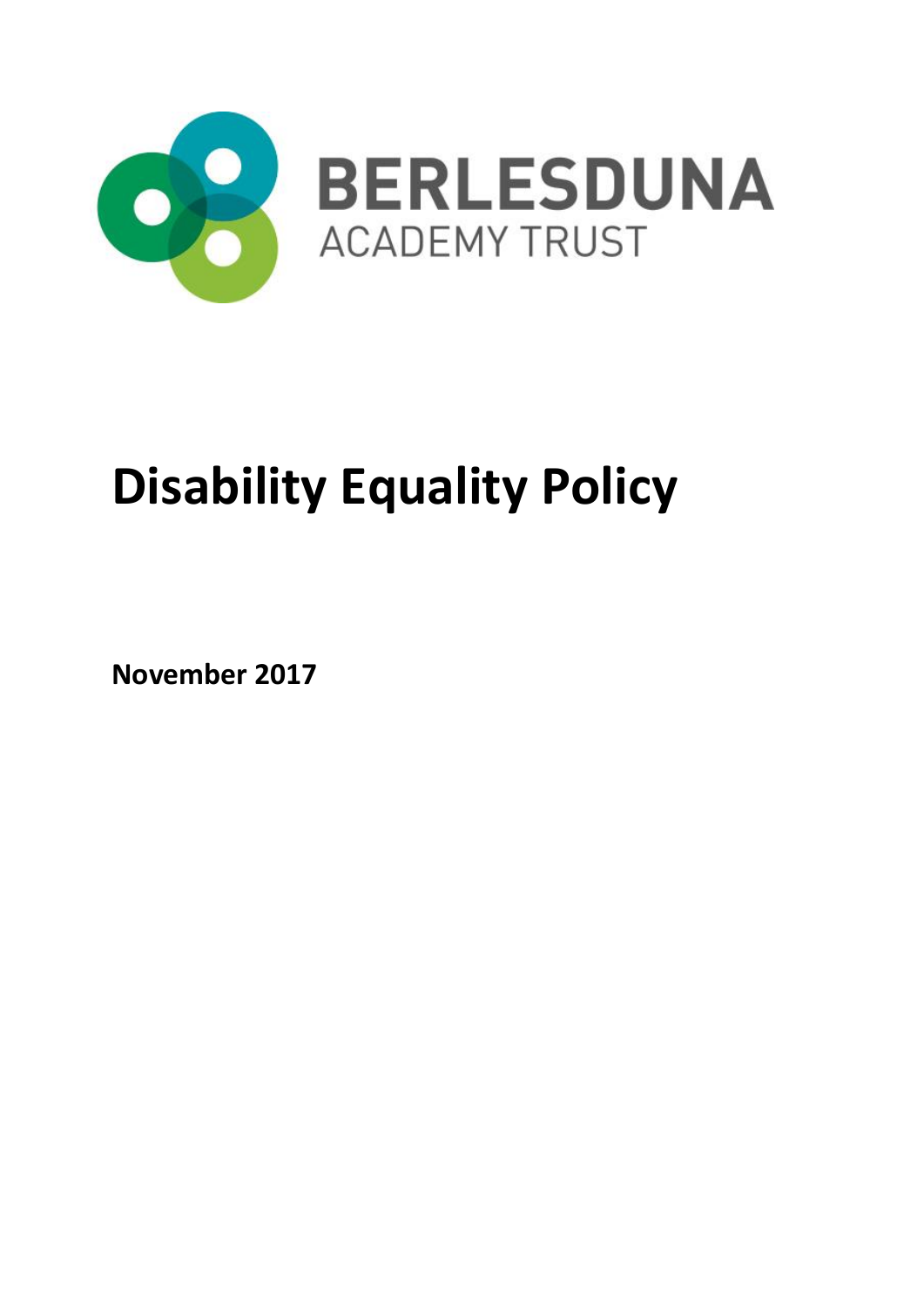#### **Introduction**

Berlesduna Academy Trust welcomes its general responsibilities under the new Disability Equality Duty to have due regard of the need to:

- Promote equality of opportunity between disabled and non-disabled people
- Eliminate discrimination that is unlawful under the Disability Discrimination Act
- Eliminate harassment of disabled persons that is related to their impairments
- Promote positive attitudes towards disabled people
- Encourage participation by disabled people in public life
- Take steps to take account of a disabled person's impairments, even where that involves treating the disabled person more favourably than other people

This Scheme sets out the steps the governing body will take that will result in improved outcomes for disabled pupils, parents/carers and staff in all aspects of school life.

We will set up a representative steering group which will include at least one disabled person to develop and monitor the scheme. This will consist of:

SEN Governor Inclusion Manager Parent(s) Representative Year 5 or 6 Pupil with disability School Council Member PSHE Co-ordinator Staff representative

#### **School Ethos, Vision and Values**

At Berlesduna Academy Trust we are committed to ensuring equality of education and opportunity for disabled pupils, staff and all those receiving services from the school. We aim to develop a culture of inclusion and diversity in which people feel free to disclose their disability and to participate fully in school life. Our admissions policy does not discriminate against disabled pupils. The achievement of disabled pupils will be monitored and we will use this data to raise standards and ensure inclusive teaching. We will make reasonable adjustments to ensure that the school environment is as accessible as possible. We will not tolerate harassment of disabled people with any form of impairment.

Our school uses the 'social model' of disability (attached) as the basis for its work to improve equality for and tackle discrimination against disabled people. This model says that it is the world and society that creates barriers that limit or prevent disabled people from enjoying the same opportunities as people who are not disabled.

#### **Definition of Disability**

The Disability Discrimination Act 1995 defines a disabled person as someone who has a 'physical or mental impairment which has a substantial and long-term adverse effect on his or her ability to carry out normal day-to-day activities'.

According to the Disability Discrimination Act impairment is to be treated as affecting the person's ability to carry our normal day-to-day activities only if it affects one or more of the following: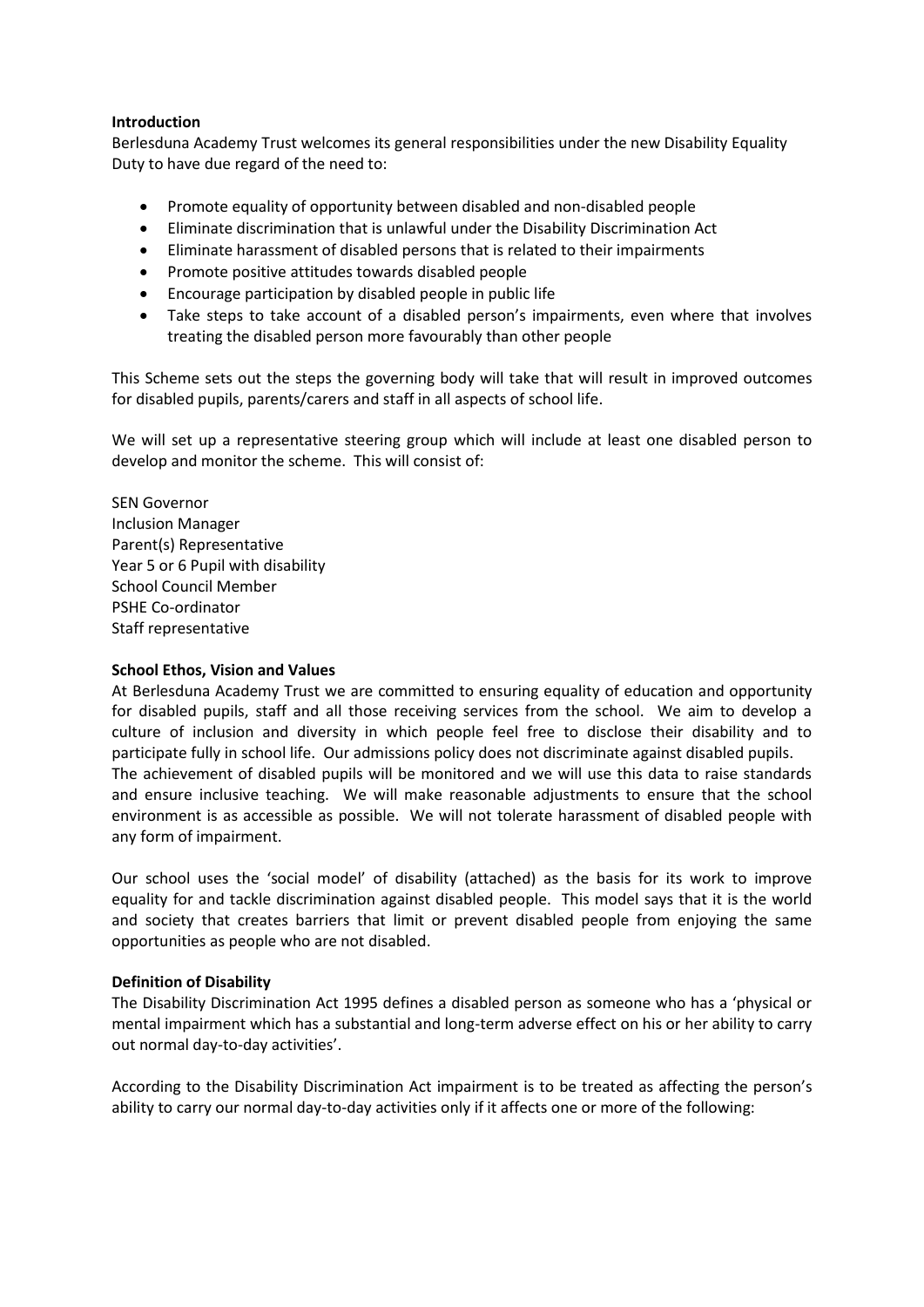Mobility, manual dexterity, physical co-ordination, continence, ability to lift, carry or otherwise move everyday objects, speech, hearing or eyesight, considerable difficulties with memory or ability to concentrate, learn or understand and perception of the risk of physical danger.

The Disability Discrimination Act 2005 has extended the definition of disability to include people with HIV, multiple sclerosis and cancer from the point of diagnosis. Individuals with a mental illness no longer have to demonstrate that it is 'clinically well-recognised', although the person must still demonstrate a long-term and substantial adverse effect on his/her ability to carry out normal dayto-day activities.

Most pupils with SEN statements and those with long term medical needs will be treated as disabled. This is in addition to all pupils with long-term impairments, which have a significant impact on their day-to-day activities.

# **How Disabled People have been involved in the Scheme**

Berlesduna Academy Trust recognises the importance of involving disabled people fully in the development of our Disability Equality Scheme. We plan to involve disabled people in the following ways:

# *Disabled Pupils:*

We will identify our disabled pupils. We will ensure that we listen to the views of disabled children in informal settings. Issues identified by these pupils will be identified as prioritised.

# *Disabled Staff:*

We will ask all staff to identify any barriers that affect them and how we can plan to overcome them and they will be added to our policy and identify the school's priorities in our action plan.

#### *Disabled parents/carers:*

We will give all existing parents/carers a questionnaire to identify any barriers and then ask them how we can improve the way we meet their needs and will include this in the admissions questionnaire of parents for children on entry. We will record key issues identified by parents/carers and prioritise them in our action plan.

# *Disabled members of the local community:*

We will give a questionnaire to all groups which make use of our facilities, asking them to identify any barriers and suggest reasonable adjustments. We will record key issues identified by these groups and prioritise in our action plan.

#### **How we will gather information on the effect of our policies and practices on disabled people.**

We recognise that our policies and practices may impact on disabled people and in particular on:

- The recruitment, development and retention of disabled employees
- On the educational opportunities available to and the achievements of disabled pupils.

We acknowledge that information gathered from a wide range of sources will be required in order to identify the actions which we need to take to promote disability equality. We will ensure that information is gathered in relation to both employment and the delivery of our services. The processes we use for gathering information will include:

#### *Pupil Achievement:*

Raise on line, Target Tracker and teacher assessment will be used to track the progress of all pupils including those with disabilities. The progress of pupils who are on the SEN register and who have disabilities will be reviewed using SEN review and target setting procedures.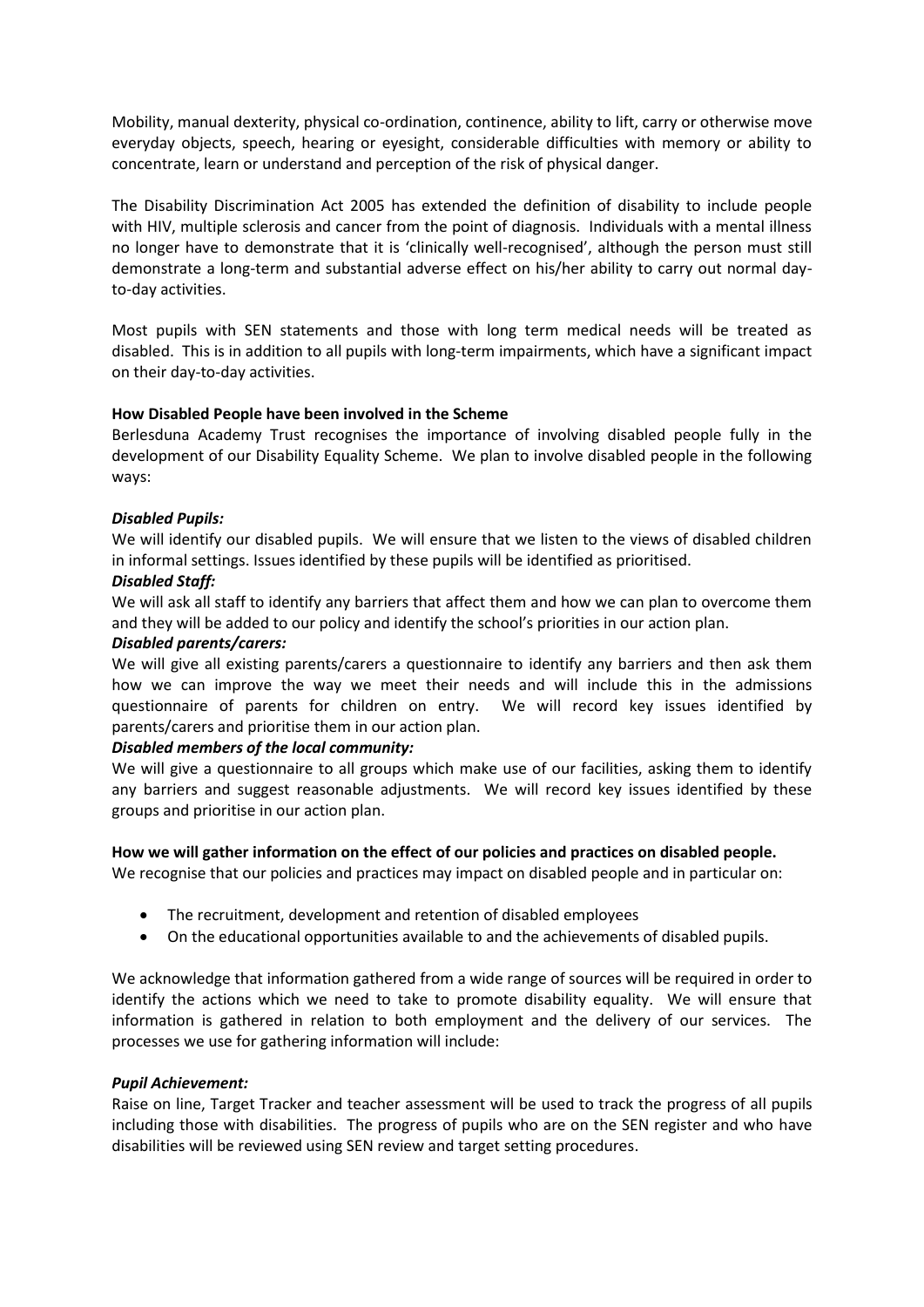# *Learning Opportunities:*

We will continue to use Essex Action/Action+ and Statement reviews to set targets for pupils with SEN. We will investigate additional support and opportunities available for disabled pupils.

# *Admissions, Transitions and Exclusions:*

Exclusions will be monitored to investigate whether this included disabled pupils. Liaison between parents and previous educational settings will take place before admission where possible. Parents can also highlight concerns on admission questionnaire given to parents of all pupils. Liaison will also take place with the receiving schools at transition and when any pupil leaves the school.

# *Social Relationships:*

Informal monitoring of social relationships of disabled pupils will take place, particularly those with social/communication difficulties. This will include observations in a variety of situations. Disabled pupils will be given the opportunity to discuss successes and difficulties at formal reviews. Pupils will also be included in social skills group where necessary.

# *Employing, Promoting and Training Disabled Staff:*

Our school has adopted the LA recommended policy for employing disabled staff. Monitoring and training of disabled staff will be equal to that of non-disabled staff.

# **How we will assess the impact of our policies?**

- SEN reviews will highlight progress of disabled pupils with SEN and enable us to highlight additional difficulties and assess impact of existing arrangements.
- The views of disabled pupils who are not on the SEN register will be sought.
- Feedback from parents/carers of disabled pupils will be sought.
- Assess the participation of pupils with disabilities in out of school activities/clubs and social events.

We recognise that all our school's policies may have an impact on the participation and outcomes for disabled pupils, parents/carers, staff and members of the local community. We have agreed a programme to review the impact of policies and this is contained in our action plan.

When governors review policies the impact on disabled members of the community will be considered.

# **Our Action Plan**

We have produced a Disability Equality Action Plan to ensure that we fulfil our general and specific duties under the Disability Equality Duty. Our Accessibility Plan will be maintained as a separate document and we will ensure that the actions in the plan fit in with the actions and arrangements in our Disability Equality Scheme. As other policies are reviewed by governors, disability equality will be included in relevant policies.

#### **Reporting**

We will report annually about the progress we make on promoting equality of opportunity for disabled people. Our annual reports in the Newsletter and website will include details of:

- Information we have gathered during the year.
- How this information was used
- Action points completed during the year and those that are ongoing

 $\bullet$ We will ensure that disabled people are involved in this process.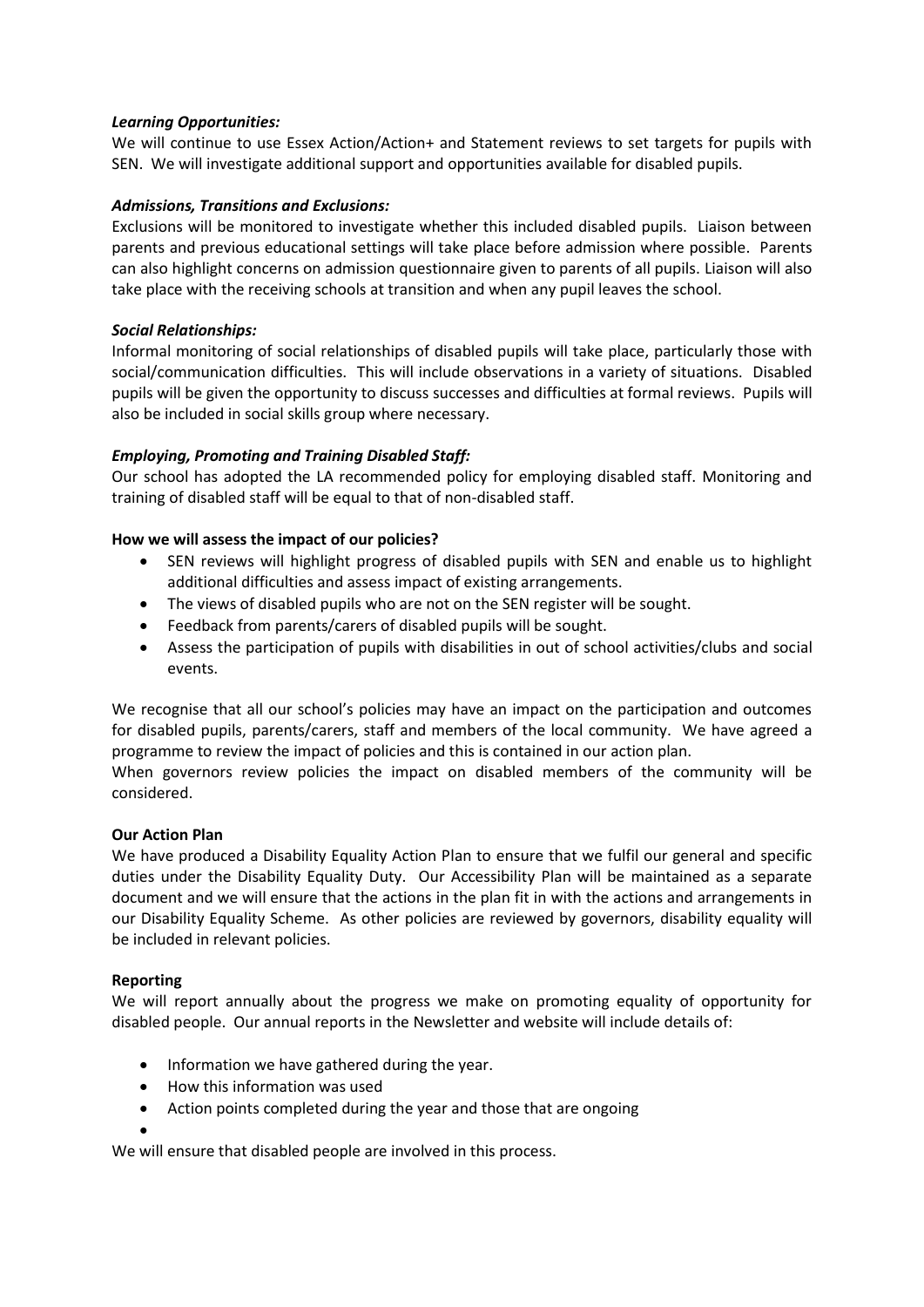#### **Revisiting the Scheme**

Our scheme will be reviewed and revised after a period of 3 years and disabled people will be involved in the process. A new action plan will be produced, responding to issues identified through our impact assessment and including in our annual reports.



**DISABLED PEOPLE AS ACTIVE FIGHTERS FOR EQUALITY WORKING IN PARTNERSHIP WITH ALLIES**

| <b>SOCIAL MODEL THINKING</b>                      |
|---------------------------------------------------|
| Child is valued                                   |
| Strengths and needs defined by self and others    |
| <b>Identify barriers and develop solutions</b>    |
| Outcome based programme designed                  |
| Resources are made available to ordinary services |
| Training for parents and professionals            |
| <b>Relationships nurtured</b>                     |
| Diversity welcomed and child is included          |
| <b>Society evolves</b>                            |

#### **Social Model**

Impairment and chronic illness exist and they sometimes pose real difficulties for us. The Disability Movement comprises those disabled people and their supporters who understand that they are, regardless of their particular impairment, subjected to a common oppression by the non-disabled world. We are of the view that the position of disabled people and the discrimination against us are socially created. This has little to do with our impairments. As a disabled person you are often made to feel it's your own fault that you are different. The difference is that some part, or parts, of your body or mind are limited in their functioning. This is impairment. THIS DOES NOT MAKE YOU ANY LESS OF A HUMAN BEING. But most people have not been brought up to accept us as we are. Through fear, ignorance and prejudice, barriers and discriminatory practices develop which disable us. The understanding of this process of disablement allows disabled people to feel good about ourselves and empowers us to fight for our human rights.

The Disabled People's Movement believes the 'cure' to the problem of disability lies in the restructuring of society. Unlike medically based 'cures', which focus on the individual and their impairment, this is an achievable goal and to the benefit of everyone. This approach referred to as the 'social model' suggests that disabled people's individual and collective disadvantage is due to a complex form of institutional discrimination as fundamental to our society as sexism, racism or heterosexist.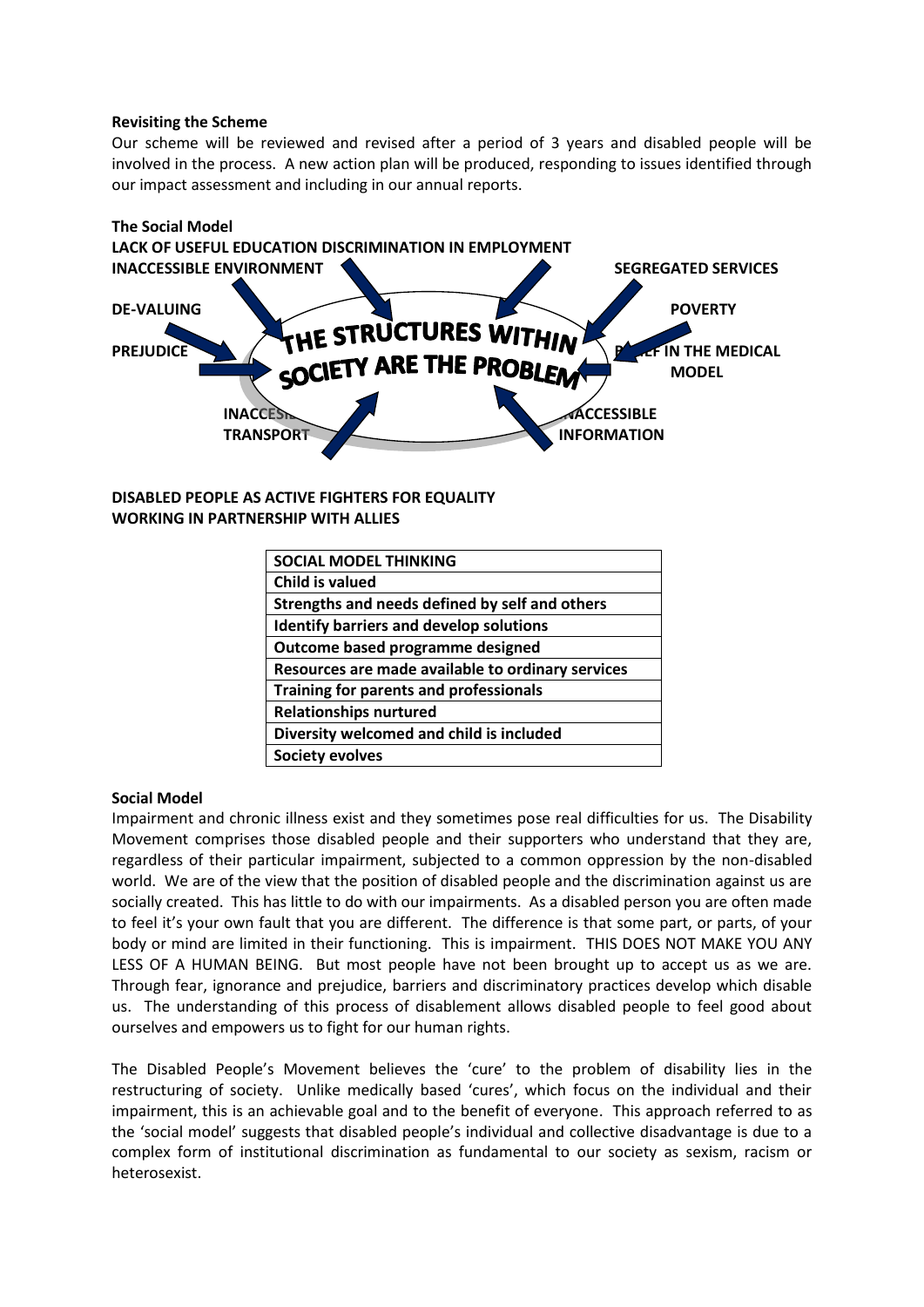The obsession with finding medically based cures distracts us from looking at causes of either impairment of disablement. In a worldwide sense, most impairment are created by oppressive systems – hunger, lack of clean water, exploitation of labour, lack of safety, child abuse and wars. Clearly, this thinking has important implications for our education system, particularly with reference to primary and secondary schools. Prejudicial attitudes toward disabled people and, indeed, against all minority groups, are not inherited. They are learned through contact with the prejudice and ignorance of others. Therefore, to challenge discrimination against disabled people we must begin in our schools.

Our fight for the inclusion of all children, however 'severely' disabled, in our mainstream education system, will not make sense unless the difference between the 'social' and the 'medical' or individual model of disability is understood.

#### **Definitions**

In the last 35 years disabled people coming from a human rights' perspective have sought to make sense of their experiences of segregation, isolation and discrimination. They have put forward a new rights based approach founded on 'social model thinking' which views the barriers of environment, attitude and organisation as the cause of disabled people's unequal position in society. The following definitions have not been adopted:

**'Impairment** is the loss of limitation of physical, mental or sensory function on a long term, or permanent basis.' (Disabled People's International 1981)

**'Disablement** is the loss of limitation of opportunities to take part in the normal life of the community on an equal level with others due to physical and social barriers.' (Disabled People's International 1981)

**'Disabled People**' include people with: physical impairments; sensory impairments (deaf people, blind people); chronic illness or health issues including HIV and AIDS; and all degrees of learning difficulties and emotional and behavioural problems. It also includes people with hidden impairments such as epilepsy, diabetes, sickle cell anaemia; specific learning difficulties such as dyslexia, speech and language impairments; children labelled as 'delicate'; people who identify as 'disfigured'; people of diminutive stature and people with mental distress. All are excluded by barriers though not all have impairments.